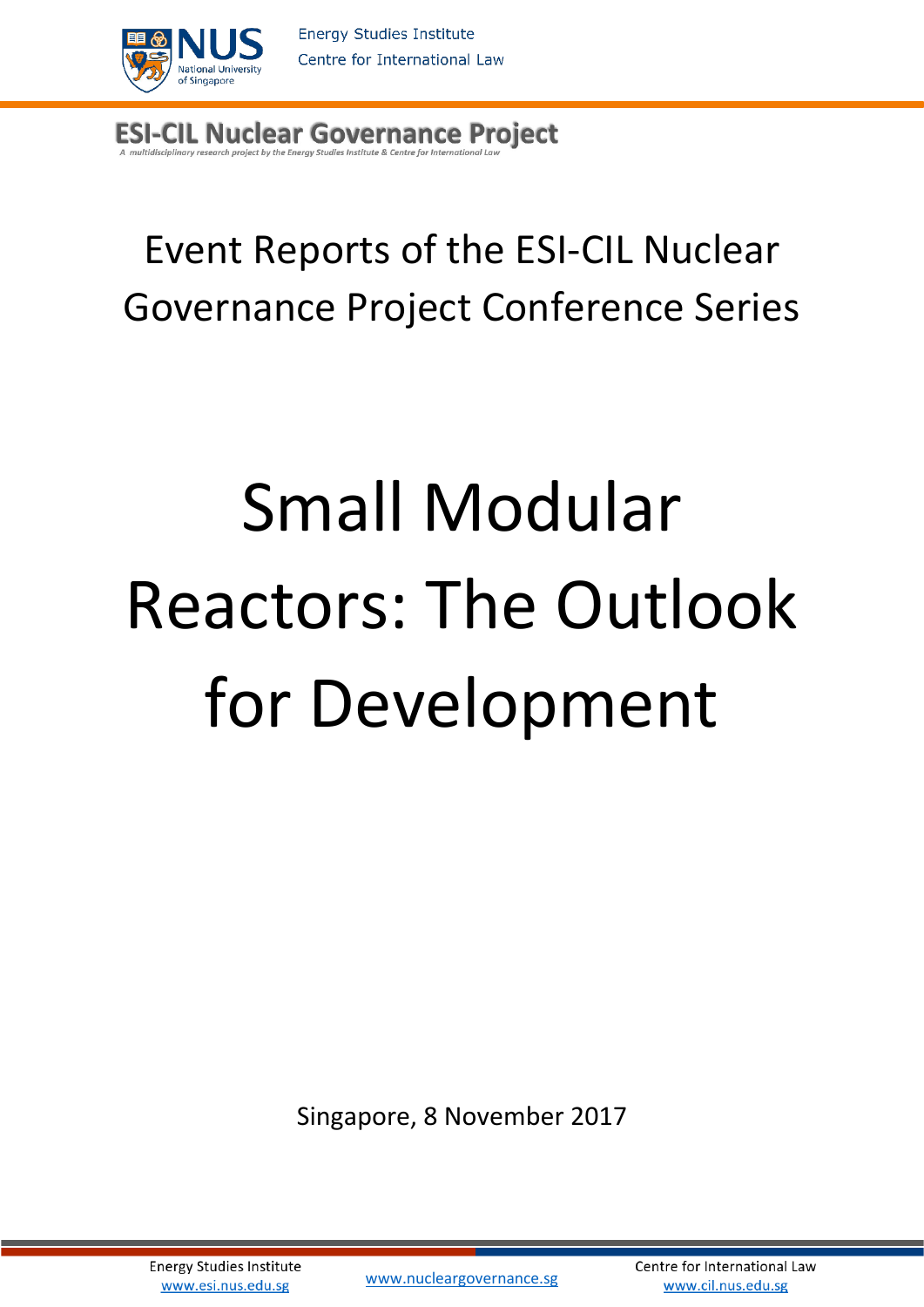#### *Recommended citation:*

ESI-CIL Nuclear Governance Project, *Event Reports of the ESI-CIL Nuclear Governance Project Conference Series: Small Modular Reactors: The Outlook for Development* (Singapore: Energy Studies Institute, 2019).

#### *Keywords*

Nuclear governance; nuclear energy; small modular nuclear reactors; nuclear technology; SMRs

ESI/RR-01/2019-02

© 2019 Energy Studies Institute, National University of Singapore.

All rights reserved. No part of this publication may be reproduced, stored in a retrieval system, or transmitted in any form, or by any means, electronic, mechanical, photocopying, recording or otherwise, without prior written permission from ESI.

The opinions expressed in this publication are the responsibilities of the authors and do not necessarily represent or reflect the position of the Energy Studies Institute, NUS.

Energy Studies Institute 29 Heng Mui Keng Terrace Block A, #10-01 Singapore 119620 Singapore [www.esi.nus.edu.sg](http://www.esi.nus.edu.sg/)

Editorial correspondence should be addressed to Ms Becky Rush [\(becky.rush@nus.edu.sg\)](mailto:becky.rush@nus.edu.sg).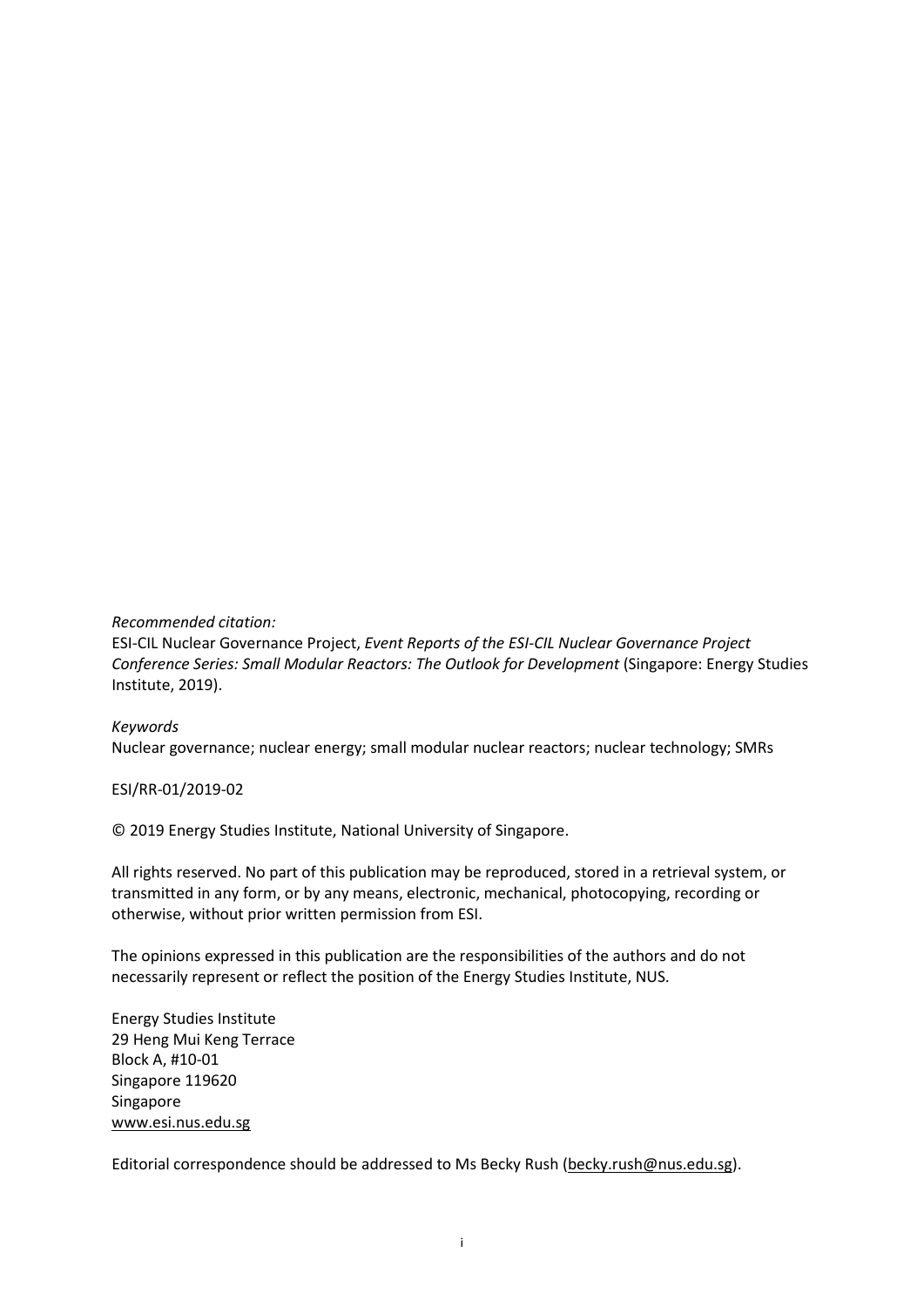|           | SMALL MODULAR NUCLEAR REACTORS: THE OUTLOOK FOR DEVELOPMENT 3 |  |  |
|-----------|---------------------------------------------------------------|--|--|
| Α.        |                                                               |  |  |
| <b>B.</b> |                                                               |  |  |
| C.        |                                                               |  |  |
| D.        |                                                               |  |  |
| E.        |                                                               |  |  |
| F.        |                                                               |  |  |
| G.        |                                                               |  |  |
| Η.        | H.1.<br>H.2.<br>H.3.                                          |  |  |
|           |                                                               |  |  |

# **CONTENTS**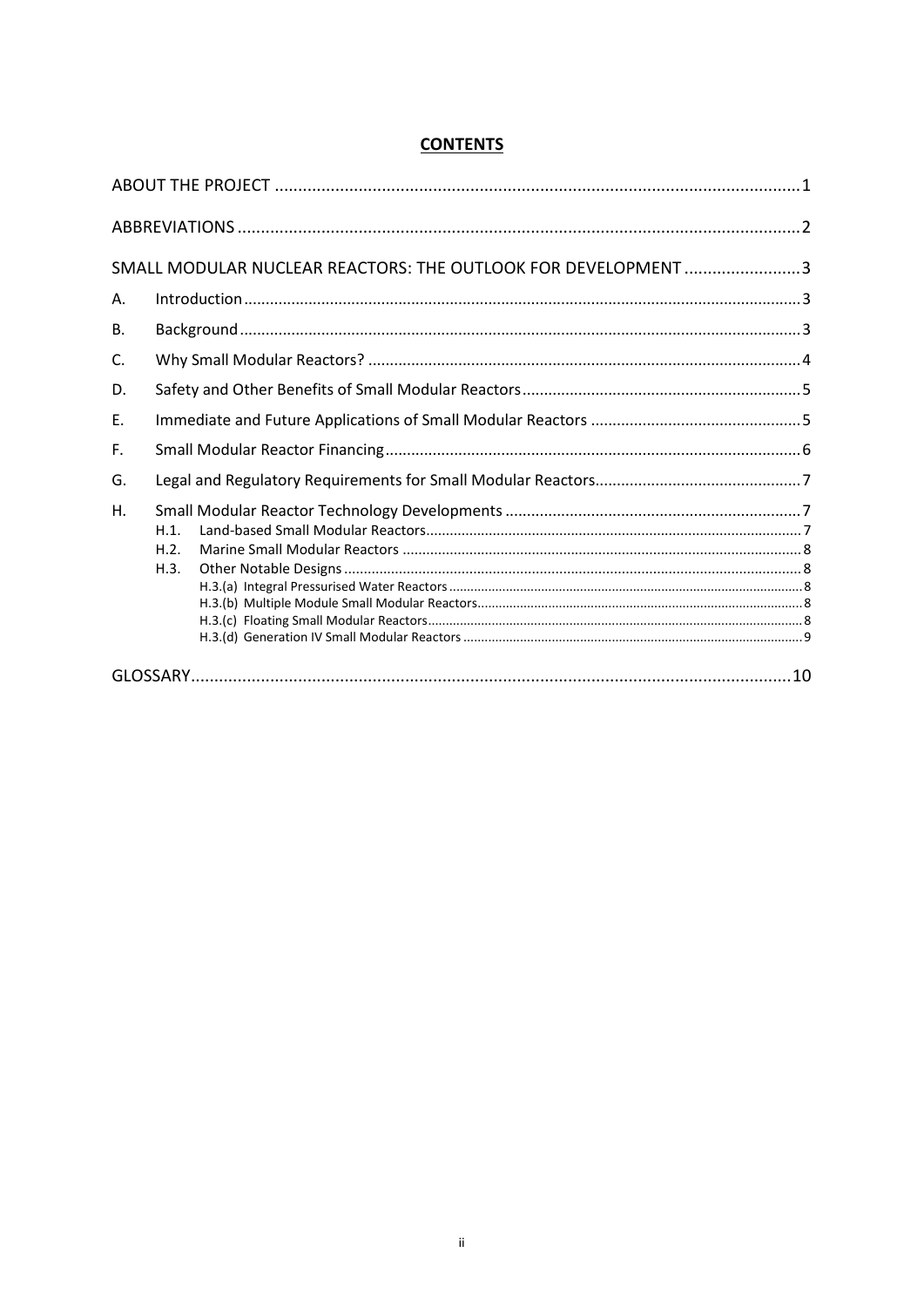This page has been intentionally left blank.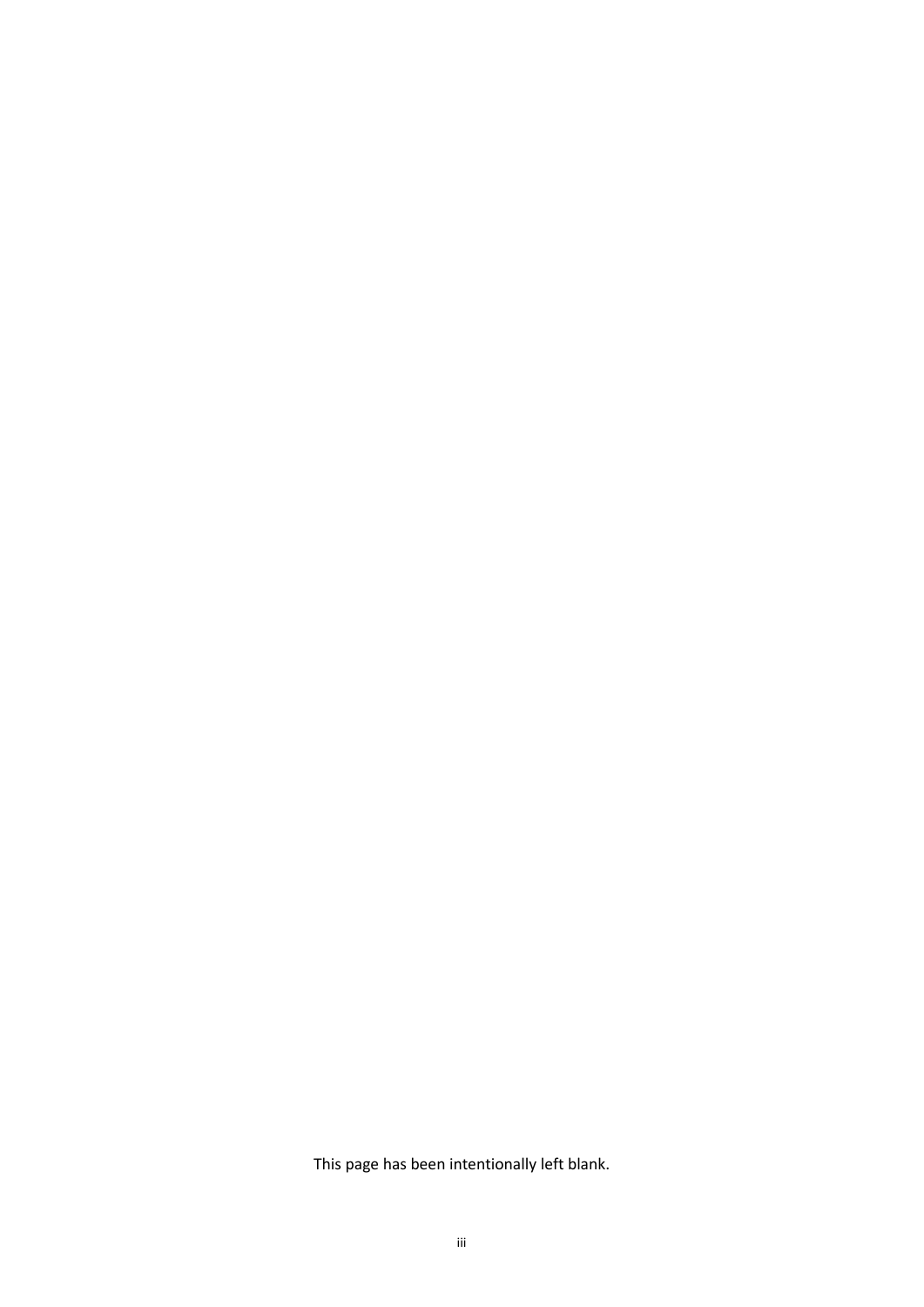#### **ABOUT THE PROJECT**

<span id="page-4-0"></span>The Energy Studies Institute (ESI) and the Centre for International Law (CIL) of the National University of Singapore are undertaking a three-year Nuclear Governance Project, beginning on 4 January 2016 and now extended until 30 June 2019. The Project is staffed by a multidisciplinary academic team carrying out research and capacity building in the governance of nuclear safety, security and civil liability for nuclear damage.

Growing interest in the use of nuclear energy world-wide and particularly in Asia raises a number of safety and security concerns. Some of these concerns arise in part from an apparent lack of a unified global governance regime and complexities due to multiple levels of governance in Asia. At present, Singapore is seeking to gain further knowledge and expertise in order to play a part in strengthening nuclear governance. The project aims to carry out multidisciplinary research into the international, regional and national governance regimes for the safe and secure uses of nuclear energy, with an aim of proposing recommendations for strengthening current regimes.

Dr Philip Andrews-Speed, Senior Principal Fellow at ESI is the principal investigator for the project. Associate Professor Robert Beckman, Head of Ocean Law and Policy at CIL, is the co-principal investigator.

For more information on the project, see the Project website at [http://www.nucleargovernance.sg/.](http://www.nucleargovernance.sg/)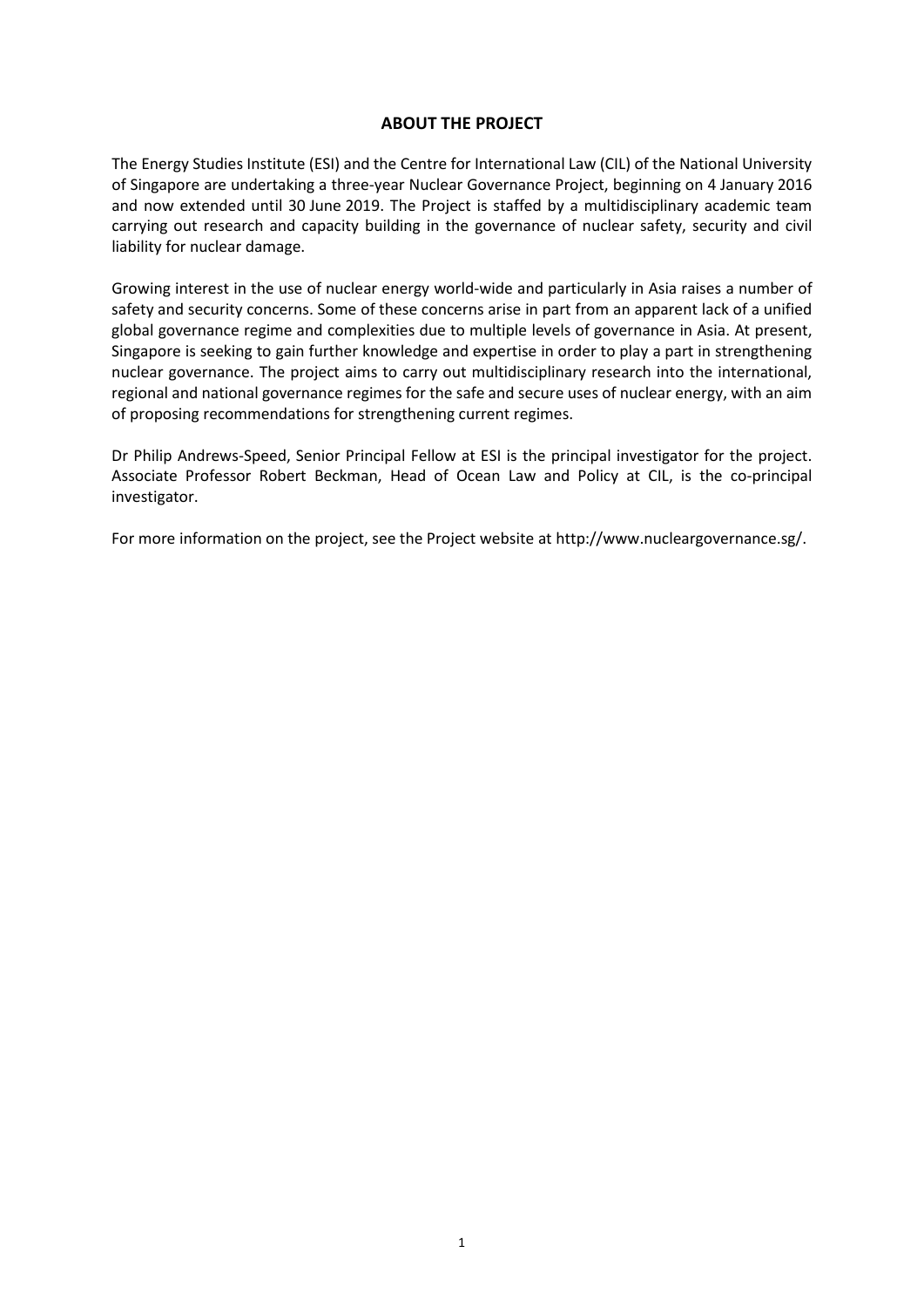#### **ABBREVIATIONS**

<span id="page-5-0"></span>

| <b>ASEAN</b> | <b>Association of Southeast Asian Nations</b>                  |
|--------------|----------------------------------------------------------------|
| <b>CIL</b>   | Centre for International Law, National University of Singapore |
| <b>CNS</b>   | <b>Convention on Nuclear Safety</b>                            |
| ESI          | Energy Studies Institute, National University of Singapore     |
| EU           | European Union                                                 |
| <b>IAEA</b>  | <b>International Atomic Energy Agency</b>                      |
| <b>SMR</b>   | Small Modular Reactor                                          |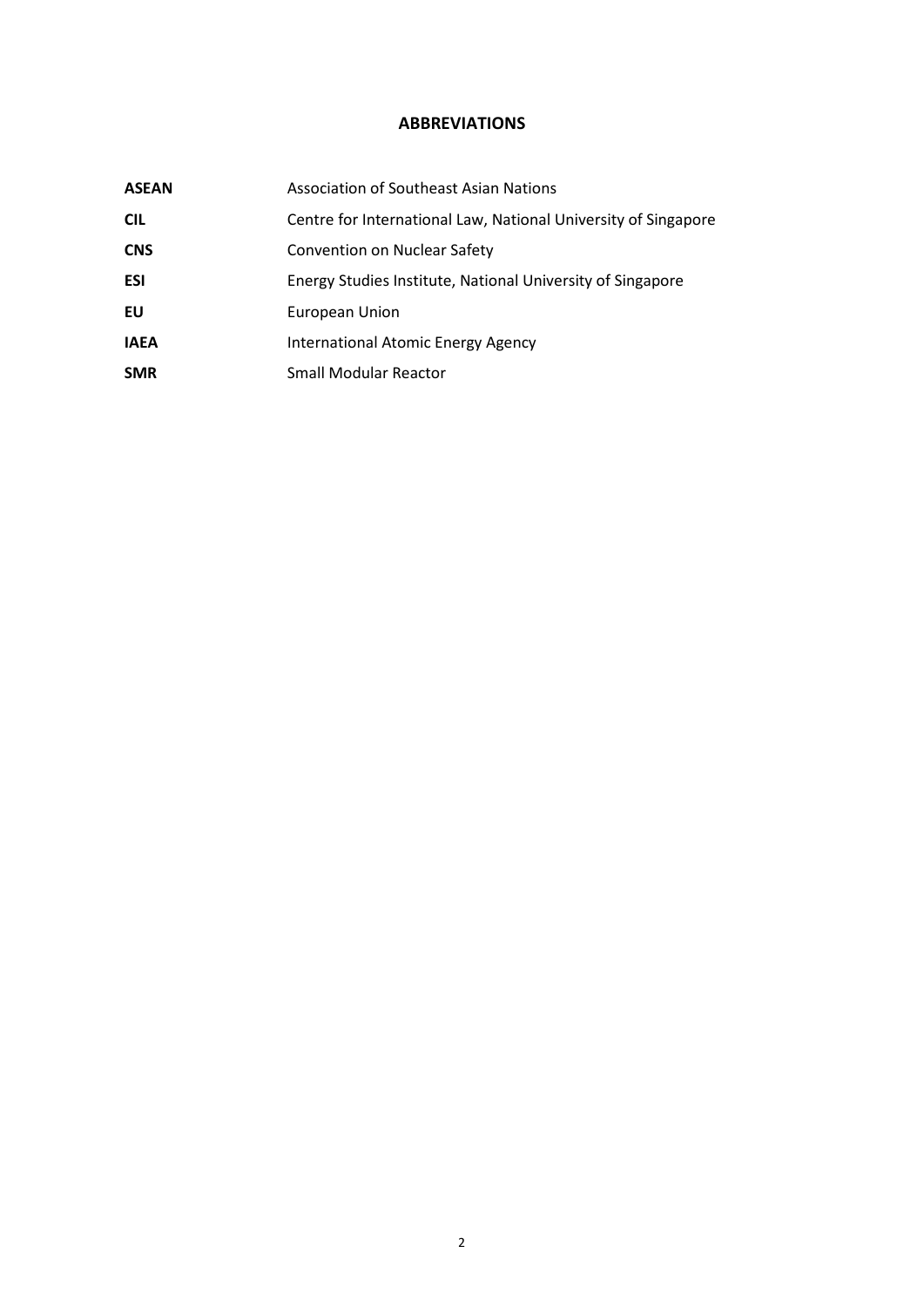#### **ESI-CIL NUCLEAR GOVERNANCE PROJECT CONFERENCE SERIES**

#### <span id="page-6-0"></span>**SMALL MODULAR NUCLEAR REACTORS: THE OUTLOOK FOR DEVELOPMENT**

Singapore, 8 November 2017

#### **SUMMARY OF DISCUSSIONS**

#### <span id="page-6-1"></span>**A. Introduction**

The Energy Studies Institute (ESI) and the Centre for International Law (CIL) co-organised a conference titled 'Small Modular Nuclear Reactors: The Outlook for Development' on Wednesday, 8 November 2017. The first public event held under the ESI-CIL Nuclear Governance Project Conference Series covered the advances in Small Modular Reactor (SMR) design and technology development, including for non-power related applications; advantages and drawbacks of SMR projects; financing of SMRs; and their legal and regulatory requirements.

Discussions addressed the prospects of SMR technology in the commercial nuclear reactor market<sup>[1](#page-6-3)</sup>, especially in relation to developing countries with smaller-sized grids; countries with distributed grids (e.g., archipelagic States); and more established nuclear power countries experiencing stagnant electricity demand.

The conference speakers were international experts Dr. Hadid Subki and Mr. Frederik Reitsma, both from the International Atomic Energy Agency (IAEA), Mr. Robert Armour from Gowling WLG, and Dr. Peter Bird from Rothschild Global Advisory.

The half-day event was well attended with more than 60 participants from government, academia and the business sector. Discussions took place under the Chatham House Rule.

#### <span id="page-6-2"></span>**B. Background**

Since the construction of the first nuclear reactor in the late 1950s, nuclear energy has become a major electricity source. Certainly, in the immediate aftermath of the 2011 Fukushima Daiichi nuclear accident, there were delays in global nuclear energy development due to increased regulatory requirements for safety, along with escalations in the capital cost of reactor constructions. The 'nuclear renaissance' – much alluded to by experts at the turn of the millennium – did not come to pass, however, the levelised cost of nuclear electricity remains competitive against other energy sources. Although total global electricity generation from nuclear power is at a decline compared to its 17.6 per cent peak in 1996, it has remained a stable 10-11 per cent in the last four to five years.

It would too early to completely rule out nuclear energy as a long term power source, especially considering the vested interest of emerging powerhouses such as China and India that are rapidly expanding their nuclear fleet. Countries in the Association of Southeast Asian Nation (ASEAN) region are also increasingly considering the prospects of a nuclear power programmes.

Opinions on nuclear power remain sharply polarised following the Fukushima Daiichi nuclear accident. Those in the pro-nuclear camp argue that nuclear power is safe, clean, cost-effective and should be expanded worldwide. Alternatively, some argue against the use of nuclear power, primarily due to its

<span id="page-6-3"></span> <sup>1</sup> Excerpts from Sections C, D, E and H.3 of this report are reprinted from Victor Nian, 'The prospects of small modular reactors in Southeast Asia' 98 *Progress in Nuclear Energy* 131, Copyright (2017), with permission from Elsevier.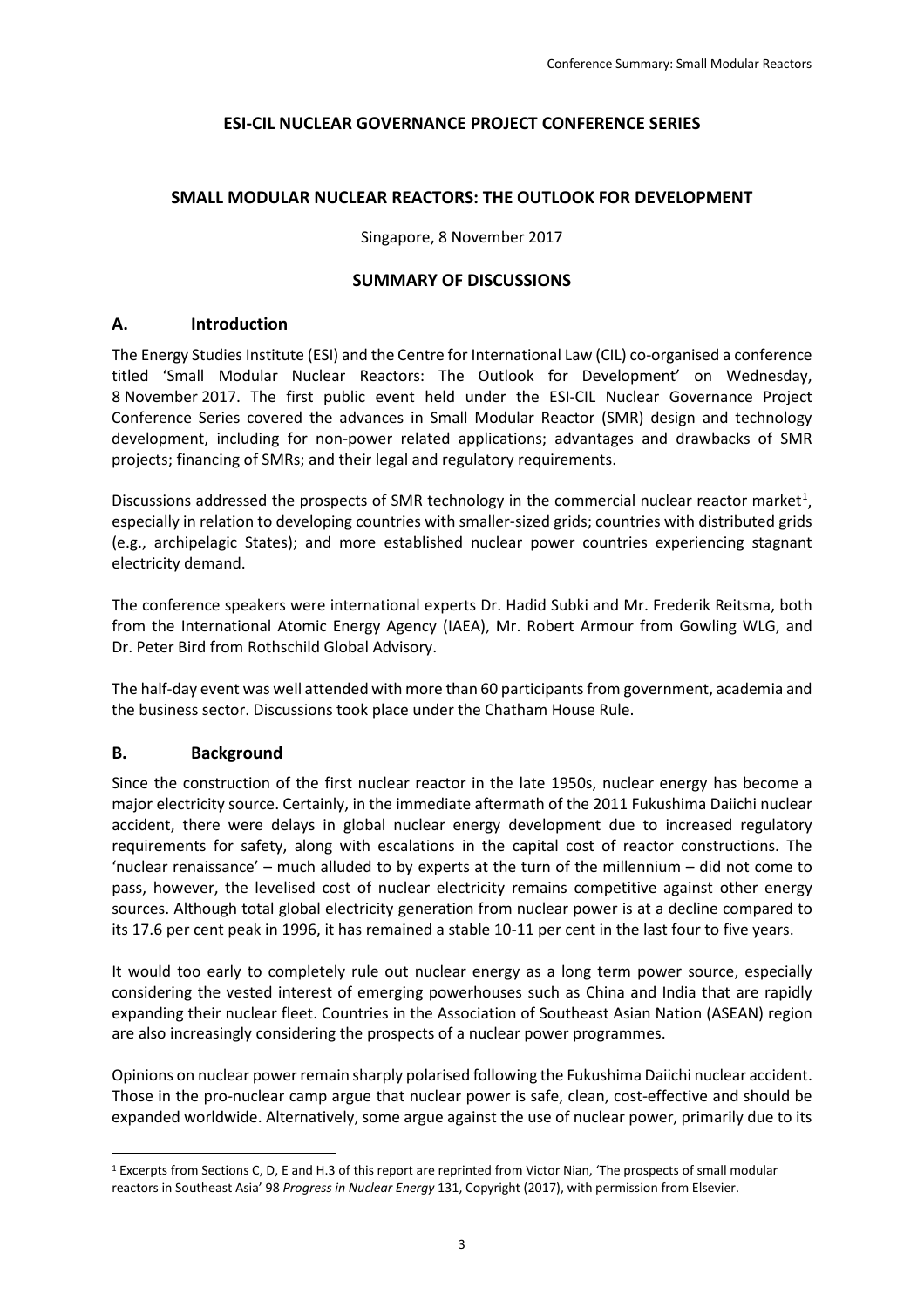lack of safety, as demonstrated by the accident. Other concerns surround security, the unsolved problem of storage and disposal of nuclear waste, a lack of public support, the size of capital investments required, construction time overruns and service outages.

Yet, rising energy demand driven by rapid economic development makes nuclear energy an important low-carbon energy option. According to business-as-usual projections undertaken by the USA's Energy Information Administration, world carbon emissions will rise by around 42 per cent between 2013 and 2040 . The International Energy Agency has identified nuclear energy as an essential source of lowcarbon energy to attain the '2°C Scenario'. The Intergovernmental Panel on Climate Change's 'zero emissions by 2100' projection further highlights the importance of nuclear energy among the energy sources required to decarbonise the electricity sector.

Many countries, especially China, also consider nuclear energy to be a method of reducing air pollution, as compared to coal-fired power plants. Moreover, nuclear energy remains an important option to address a country's energy security concerns, especially those heavily dependent on energy imports, such as Japan and South Korea.

The World Nuclear Association reported that the nuclear industry has been seeking alternative design approaches to minimise the risks of nuclear accidents since the Fukushima Daiichi nuclear accident.<sup>[2](#page-7-1)</sup> These include reactor core designs in liquid state, SMRs and thorium fuel cycles. It is anticipated that Generation IV reactors could arrive as early as  $2030<sup>3</sup>$  $2030<sup>3</sup>$  $2030<sup>3</sup>$  Although SMR technologies have yet to be demonstrated commercially for industrial applications, the safety and economic prospects of SMRs may bring the development of nuclear energy back to its pre-Fukushima Daiichi nuclear accident trajectory, towards the previously alluded 'nuclear renaissance'.

# <span id="page-7-0"></span>**C. Why Small Modular Reactors?**

Decades after the Three Mile Island and Chernobyl nuclear accidents, the Fukushima Daiichi nuclear accident has again raised concerns about nuclear safety. Construction of large-scale nuclear reactors, of 1 GW and above, still faces the risks associated with high capital commitment and uncertainties during construction. Yet, many developing countries, including those in the ASEAN region, remain interested in nuclear power.

There are practical challenges for ASEAN countries interested in nuclear energy. For one, ASEAN countries are situated in close proximity to one another. A nuclear accident of the scale of the Fukushima Daiichi nuclear accident occurring in any part of the region could lead to serious transboundary impacts. The larger the plant, the more difficult it would be to manage the accident, and the larger and more widespread the damage to the immediate and distant environment. Thus, smaller reactors, such as the currently proposed SMRs based on mature or more advanced and safer technologies could be a safer option for ASEAN countries.

An SMR is defined as an advanced reactor having an electricity generating capacity of less than 300 MWe, and which can be factory-built for on-site assembly and installation. Standardisation and modularity of SMRs allow for cost reduction through serial and modular production so as to offer better assurance over completion time. Some of the compact designs, such as the Integral Pressurised Water Reactors can also allow for flexible siting such that they can be placed close to users of electricity and heat. Most SMR designs are based on mature and commercially proven Pressurised

<span id="page-7-1"></span> <sup>2</sup> World Nuclear News, 'DOE funding for advanced reactor research' (4 November 2014, *World Nuclear News*) [<http://www.world-nuclear-news.org/NN-DoE-funding-for-advanced-reactor-research-0411147.html>](http://www.world-nuclear-news.org/NN-DoE-funding-for-advanced-reactor-research-0411147.html) accessed 21 December 2018.

<span id="page-7-2"></span><sup>&</sup>lt;sup>3</sup> Generation-IV International Forum, 'Generation IV systems' [<https://www.gen-4.org/gif/jcms/c\\_59461/generation-iv](https://www.gen-4.org/gif/jcms/c_59461/generation-iv-systems)[systems>](https://www.gen-4.org/gif/jcms/c_59461/generation-iv-systems) accessed 21 December 2018.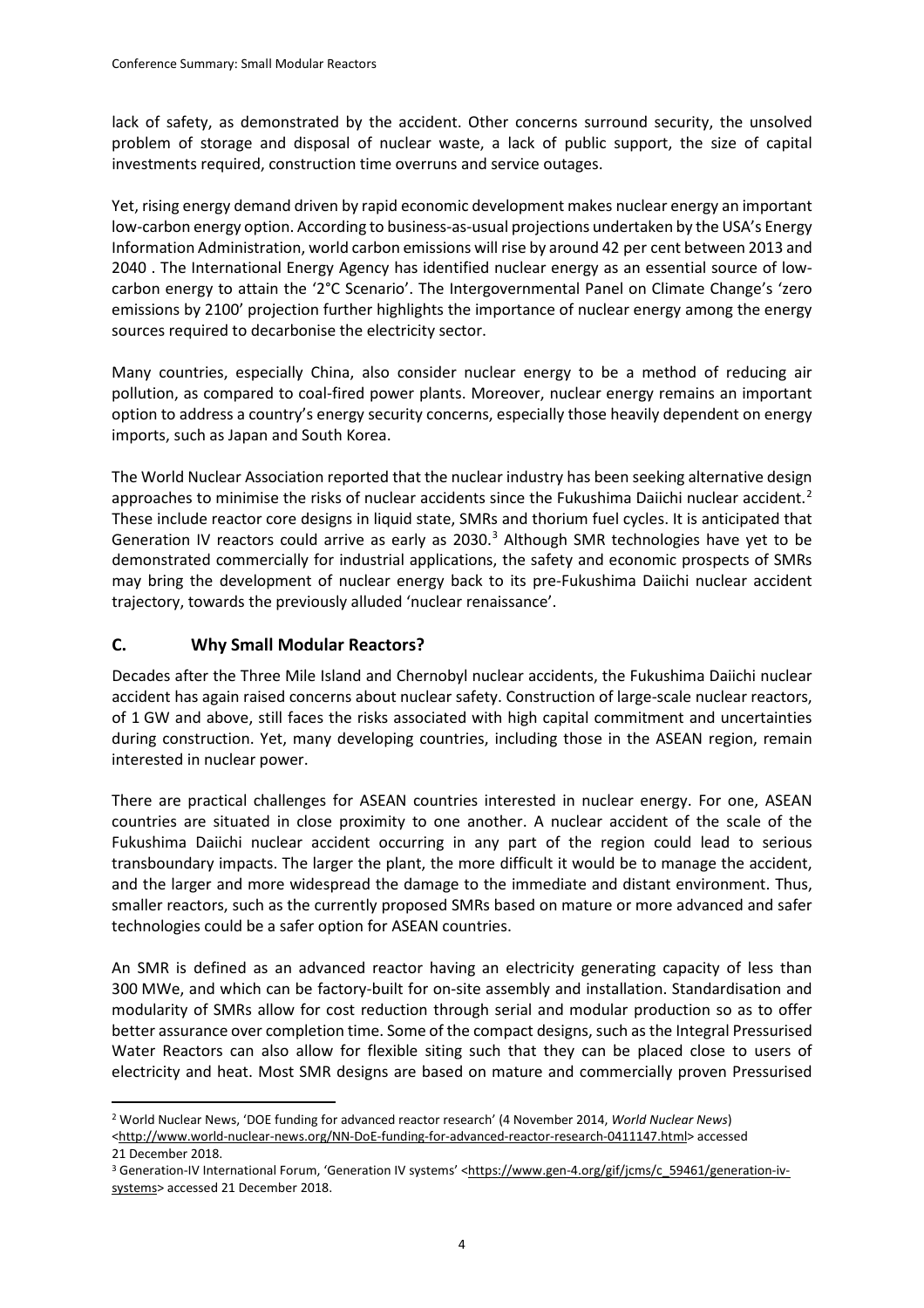Water Reactor technology. Moreover, many designs have further incorporated passive safety elements. Some of the SMRs are even designed with a core in a liquid state using molten salt, which can help address the issues of a core meltdown.

# <span id="page-8-0"></span>**D. Safety and Other Benefits of Small Modular Reactors**

Safety has been the fundamental principle of designing, siting, constructing and operating commercial nuclear reactors. After the Three Mile Island and Chernobyl nuclear accidents, the nuclear industry has learnt to work with negative feedback systems, improved instrumentation and control, and redundancy in safety functions. Since the Fukushima Daiichi nuclear accident, there has been further emphasis on passive safety and inherent safety to mitigate beyond design-basis accidents. With the SMR concept, the industry aims to develop a suite of reactor technologies that are safe, small, selfcontained, user-centric and transportable.

A smaller electricity generating capacity (e.g., 100 MWe) implies less fuel use inside the reactor core as compared to a large-scale reactor of 1000 MWe. Since the fuel quantity inside an SMR is small, there is less decay heat to be removed as compared to a large reactor. Certain SMRs are designed such that natural convection would be sufficient to remove the decay heat over an extended period of time in the event of a Loss-of-Coolant Accident. As such, a core meltdown can be prevented even if there is an extended station blackout as in the case of the Fukushima Daiichi nuclear accident.

With improved safety, SMRs allow for more flexibility in the siting of reactors. In the USA, the Nuclear Regulatory Commission stipulates a minimum ten miles (16 km) evacuation zone around a nuclear reactor. Following the Fukushima Daiichi nuclear accident, many argue that the ten-mile evacuation zone is insufficient. The evacuation zone should be determined based on the likely maximum affected area around the reactor in the event of a severe accident. Thus, the objective of the proposed safety features in SMRs is to restrict the maximum affected area to within the containment area or the plant itself. With the ability to operate for 30 years without on-site refuelling and significant reduction in the size of the required evacuation zone, SMRs can be deployed close to users. The close proximity to users can help facilitate the concept of a micro grid for electricity and heat distribution.

# <span id="page-8-1"></span>**E. Immediate and Future Applications of Small Modular Reactors**

Based on the conceived technical characteristics and proposed applications, SMRs can be designed for deployment at remote locations and/or under extreme climatic conditions, such as in off-grid communities. The advantages of a long refuelling cycle lifetime can eliminate the need for handling spent fuel and highly radioactive waste by the operator. More importantly, there is no release of harmful pollutant or carbon emissions when producing electricity from SMRs as compared to diesel or biomass generators. All of these characteristics are important to ensure the sustainability of an energy source for addressing energy access in less developed regions and off-grid communities.

With technological innovation, compact SMRs may emerge as a competitive option for extraterrestrial cogeneration or combined heat and power applications in the longer-term future. The fuel and oxygen requirements of an SMR are nearly negligible as compared to a fossil-fueled power plant. As a baseload combined heat and power technology, SMRs could demonstrate an alternative option for supplying energy to extra-terrestrial facilities. However, technological innovation is still needed to address the water requirement of SMRs for generating electricity.

The Advanced Research Projects Agency - Energy set up by the USA Department of Energy has initiated a programme to develop affordable SMRs of less than 10 MWe with high safety and security margins and the ability for autonomous operations. Possible areas of applications include powering remote locations, as a backup power source, international shipping, military installations and space missions.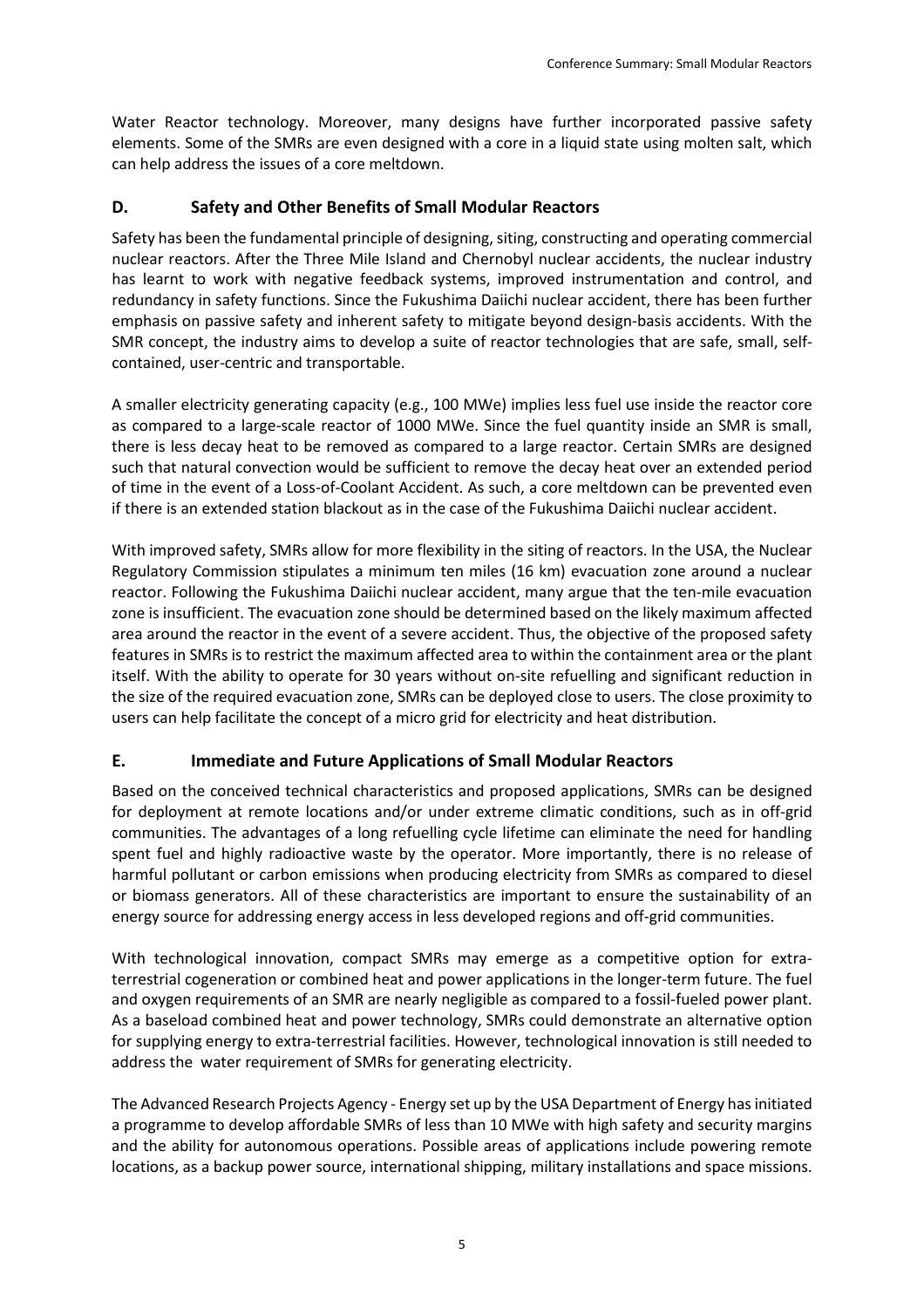Under the Gateway for Accelerated Innovation in Nuclear initiative, the Department of Energy has provided grants of up to USD 40 million (SGD 55 million) to X-energy for the development of the Xe-100 pebble-bed High Temperature Reactor, and Southern Corporation for the development molten chloride fast reactor in partnership with TerraPower and Oak Ridge National Laboratory. Just recently, the National Aeronautics and Space Administration announced its ambition to develop a 'kilopower' reactor (literally, no more than 10 kWe) that generates power using a 'Stirling Engine' for space missions.

#### <span id="page-9-0"></span>**F. Small Modular Reactor Financing**

The size of a typical nuclear project is simply too big for a single utility company. The project size tends to overwhelm the balance sheet of private contractors and private sector financiers such as banks and thus large nuclear power projects have primarily been financed by the public sector. In the case of China, Russia, South Korea, France and the United Arab Emirates, nuclear power plants are financed through State-owned utilities and/or companies. Government-to-government financing is also seen in the practice of Russian export projects to newcomer countries.

Financing such a capital intensive project solely through the private sector is difficult. Private sector utilities can only build nuclear power plants if the market and/or the regulatory environment can facilitate full cost pass-through (e.g., investor-owned utilities in USA and Japan). Moreover, traditional large nuclear power plants have long construction periods and in the past have run into completion time overrun, resulting in escalating costs. This has a knock-on effect of enhanced abandonment risk. This liquidity risk is a major issue for financing and insurance. The Okiluoto (in Finland) and Hinkley Point C (in the UK) projects are examples of the difficulties of constructing nuclear power plants ontime and on-budget.

SMRs are alluded to as an option to reduce the capital cost and on-site construction needs. A smaller capital cost reduces the burdens of engineering, procurement, and construction contractors. A smaller capital cost could also mean that lenders would be more willing to take the risks associated with construction projects. The lower capital cost and construction risks could also possibly eliminate the need for government or public equity in nuclear power plant projects. More importantly, the SMR concept might help reduce the construction period which in turn reduces interest during construction. These advantages could attract private sector investments.

The smaller capacity of SMRs could also lead to a larger fleet of the same reactor model, giving more scope for standardisation. Since the size of SMRs is generally much smaller than a conventional large scale reactor, SMRs can help reduce grid impact. With transportable SMR concepts, SMRs may allow for short-term electricity contracts as compared to the long-term contract required by a conventional large-scale reactor.

An additional benefit of SMRs is reduced back-end costs. Usually, back-end costs are borne by the utility company and are thus passed on to consumers. Back-end costs are subject to the decision (changes) of future governments and are inherently unpredictable. With mobile or floating nuclear power plants, the back-end processes and hence costs are removed from the host country. Since decommissioning and waste management are handled by the reactor manufacturer, mobile nuclear power plants have the potential to reduce both uncertain back-end costs and to mitigate political and/or environmental and public acceptance concerns.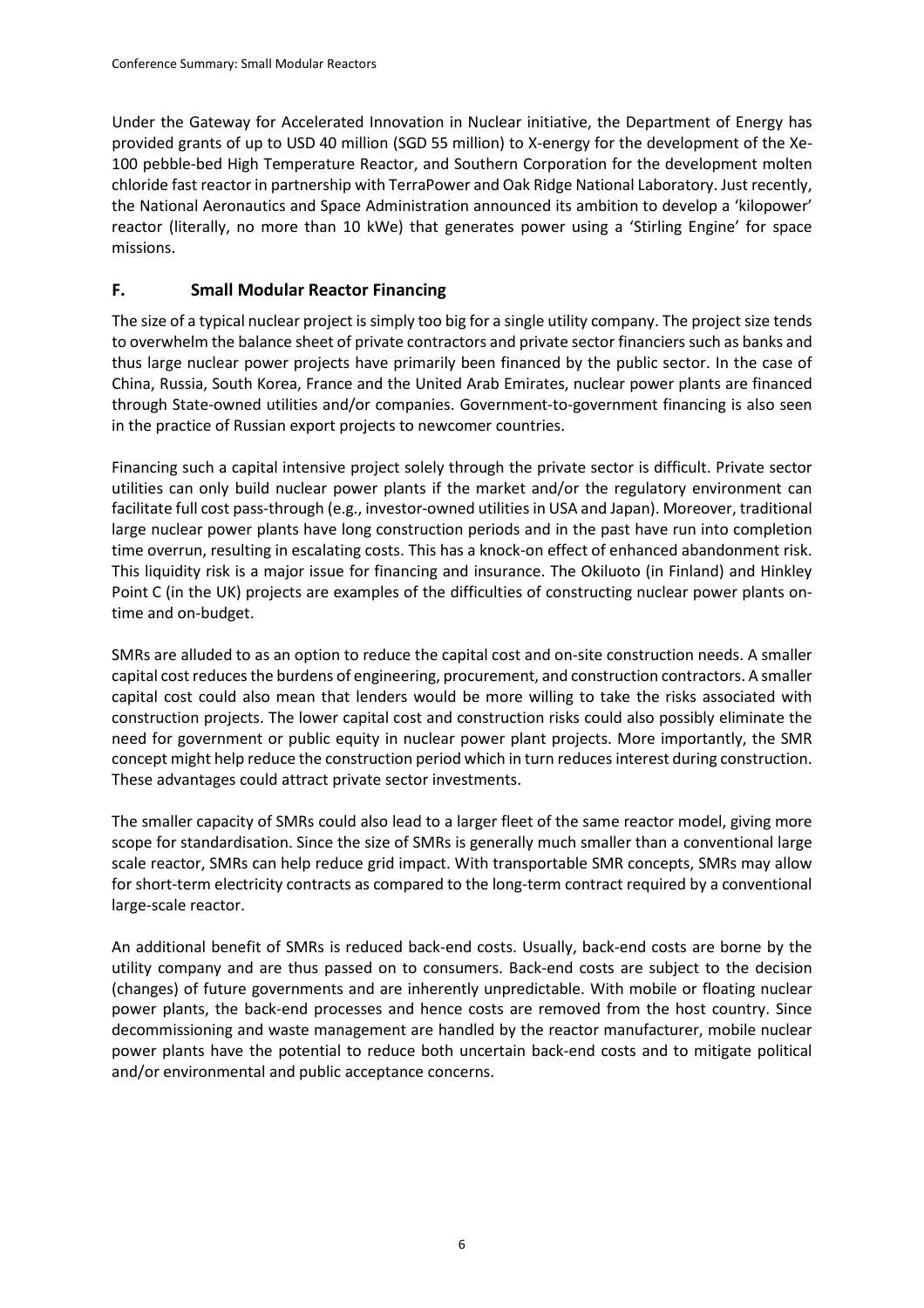# <span id="page-10-0"></span>**G. Legal and Regulatory Requirements for Small Modular Reactors**

Potential future large-scale SMR deployment raises a number of fundamental questions such as how far host nations can delegate scrutiny and whether the current IAEA Milestone Approach is appropriate.

A major hurdle for newcomer countries is first establishing, and then implementing, a national nuclear legislative and regulatory framework within which responsibilities are clearly allocated and that incorporates the relevant international nuclear legal instruments (such as the Convention on Nuclear Safety<sup>[4](#page-10-4)</sup>, IAEA Safety Standards and IAEA Nuclear Security Guidance<sup>[5](#page-10-5)</sup>), as well as international best practice. In this regard, a key challenge is establishing (and maintaining) an independent and competent national nuclear regulatory body with legal authority and adequate resources to fulfil its statutory obligations.

Current large reactor licencing processes are lengthy and exhaustive for each project. Regulators in different countries have different approaches and requirements for nuclear power plants. The high costs of licencing are prohibitive for small developments. There is uncertainty in some regulatory processes which could present barriers for large-scale SMR deployment worldwide.

Regulatory frameworks and licensing processes for most of the vendor countries are orientated towards reactor designs that are commercially deployed, particularly large water-cooled plants. Much work needs to be done, and is in fact on-going, to streamline regulatory and licensing processes in these countries. An design certificate applicable internationally is a long- term goal for large nuclear power plant designs, but this does not necessarily have to be the case for SMRs. SMRs can be seen as an early opportunity for seeking multilateral or international regulatory approvals. However, to facilitate large scale SMR deployment, the current legal and regulatory infrastructure should be adjusted. Essentially, a system designed for large plants needs to be adapted for decentralised, smaller units. Sustained government support is critical to getting SMRs to commercial viability. The legislative and regulatory frameworks for SMRs at the international and national levels will have a major impact on risk and economics.

#### <span id="page-10-1"></span>**H. Small Modular Reactor Technology Developments**

#### <span id="page-10-2"></span>*H.1. Land-based Small Modular Reactors*

The most significant technology development and proposals on land-based SMRs is summarised in [Table 1.](#page-10-3) However, the majority of these technologies have yet to pass the conceptualisation stage.

| <b>Water-cooled SMRs</b>  | <b>Gas-cooled SMRs</b> | Liquid-metal-cooled SMRs |
|---------------------------|------------------------|--------------------------|
| CAREM (Argentina)         | HTR-PM (China)         | PFBR (India)             |
| SMART (Republic of Korea) | GTHTR300 (Japan)       | PRISM (USA)              |
| ACP100 (China)            | HTMR100 (South Africa) | SVBR (Russia)            |
| NuScale (USA)             | EM <sup>2</sup> (USA)  | 4S (Japan)               |

<span id="page-10-3"></span>**Table 1***: Notable technology developments and proposals for land-based SMRs.*

<span id="page-10-4"></span> <sup>4</sup> Convention on Nuclear Safety (adopted on 17 June 1994, opened for signature 20 September 1994 and entered into force 24 October 1996), INFCIRC/449, 5 July 1994 (CNS).

<span id="page-10-5"></span><sup>5</sup> The Safety Standards consists of three sets of publications: Safety Fundamentals, Safety Requirements and Safety Guides. While the first one of these establishes the fundamental safety objective and principles of protection and safety, the second set out the requirements that must be met to ensure the protection of people and the environment, both now and in the future. Safety Guides provide recommendations and guidance on how to comply with the requirements. There are some 150 Safety Standards compared to approximately 26 Nuclear Security series guidance publications.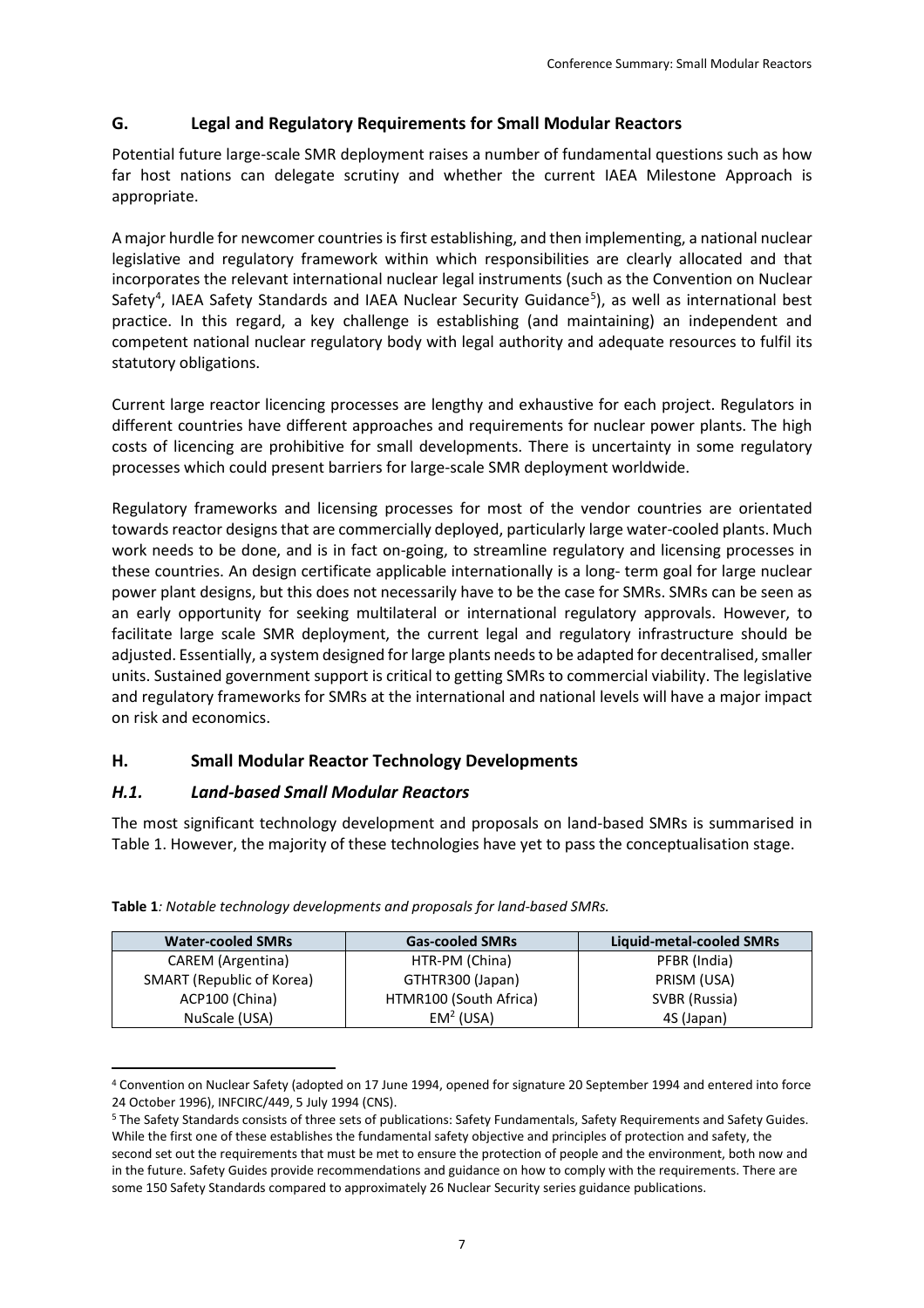# <span id="page-11-5"></span><span id="page-11-0"></span>*H.2. Marine Small Modular Reactors*

OKB Gidropress from Russia has completed the construction of the very first KLT-40S, which is on schedule to start operation by 2019. China General Nuclear Power Corporation, in partnership with China Shipbuilding Industry Corporation, is currently building a first-of-a-kind ACPR50S. The French Alternative Energies and Atomic Energy Commission has announced plans to develop a submarinederived SMR, Flexblue, as an immersed nuclear power plant. Nikiet has proposed a SHELF concept, which is also an immersed power plant design.

# <span id="page-11-1"></span>*H.3. Other Notable Designs*

# <span id="page-11-2"></span>*H.3.(a) Integral Pressurised Water Reactors*

The Integral Pressurised Water Reactor is one of the popular concepts among the currently proposed SMR designs. There are five main features in the Integral Pressurised Water Reactor concept: the integrated reactor coolant system; multi-modules and modular construction; passive safety; advanced instrumentation and control system; and a longer refuelling cycle. These features can lead to a simplified, compact and light-weight reactor design, with enhanced maintainability and an extended technical lifetime, and hence cost competitiveness against large sized Pressurised Water Reactors. These features can also allow for better radiation control, which can translate to more flexible and efficient operation, and increased safety and reliability.

The Integral Pressurised Water Reactor features wide use of redundancy and passive safety. The objectives of these safety systems are to remove decay heat and to mitigate Molten Corium-Concrete Interaction. These measures include emergency pumps for water injection, refuelling water storage tank or in-containment refuelling water storage tank along with natural convection. Integral Pressurised Water Reactors also feature a containment flooding system for stabilising and cooling molten corium that may have spread onto the base of the containment in the event of reactor vessel failure. The features related to passive safety are designed to mitigate beyond design-basis accidents as a result of extreme external events such as tsunami or seismic and volcanic activates.

# <span id="page-11-3"></span>*H.3.(b) Multiple Module Small Modular Reactors*

SMRs can allow for multiple modules to be placed within a common building structure to form a multimodule plant. Although the risks associated with a multi-unit plant and a multi-module plant are similar, there are differences. According to the USA Nuclear Regulatory Commission, multi-unit plants are designed such that an accident condition in one unit would not cause initiating events in the other units. However, an accident condition in one module could potentially cause an initiating event in adjacent modules in a multi-module SMR plant sharing structures and/or systems. As such, the risks associated with radioactive effluent release remain important considerations for the licencing and construction of land-based SMRs.

# <span id="page-11-4"></span>*H.3.(c) Floating Small Modular Reactors*

An alternative approach is to place an SMR onto non-nuclear powered marine vessels, such as a ship, a barge or a semisubmersible. This type of marine SMR is different from those used in marine propulsion. Carried by non-nuclear powered marine vessels, marine SMRs can be mobilised towards users of electricity and heat, such as offshore oil rigs and remote islands. The KLT-40S designed by OKBM Afrikantov and the ACPR50S designed by China General Nuclear Power Corporation are examples of marine SMRs (see Section [H.2 above\)](#page-11-5). The mobility of a marine SMR can be critical to mitigating the impacts of severe accidents. In the emergency situation, the reactor can be quickly moved away to a safe distance, thereby reducing and possibly eliminating the need to activate off-site emergency response. In the event of a Loss-of-Coolant Accident, seawater becomes the ultimate heat sink and radiation shielding for preventing and mitigating a core meltdown. Compared with land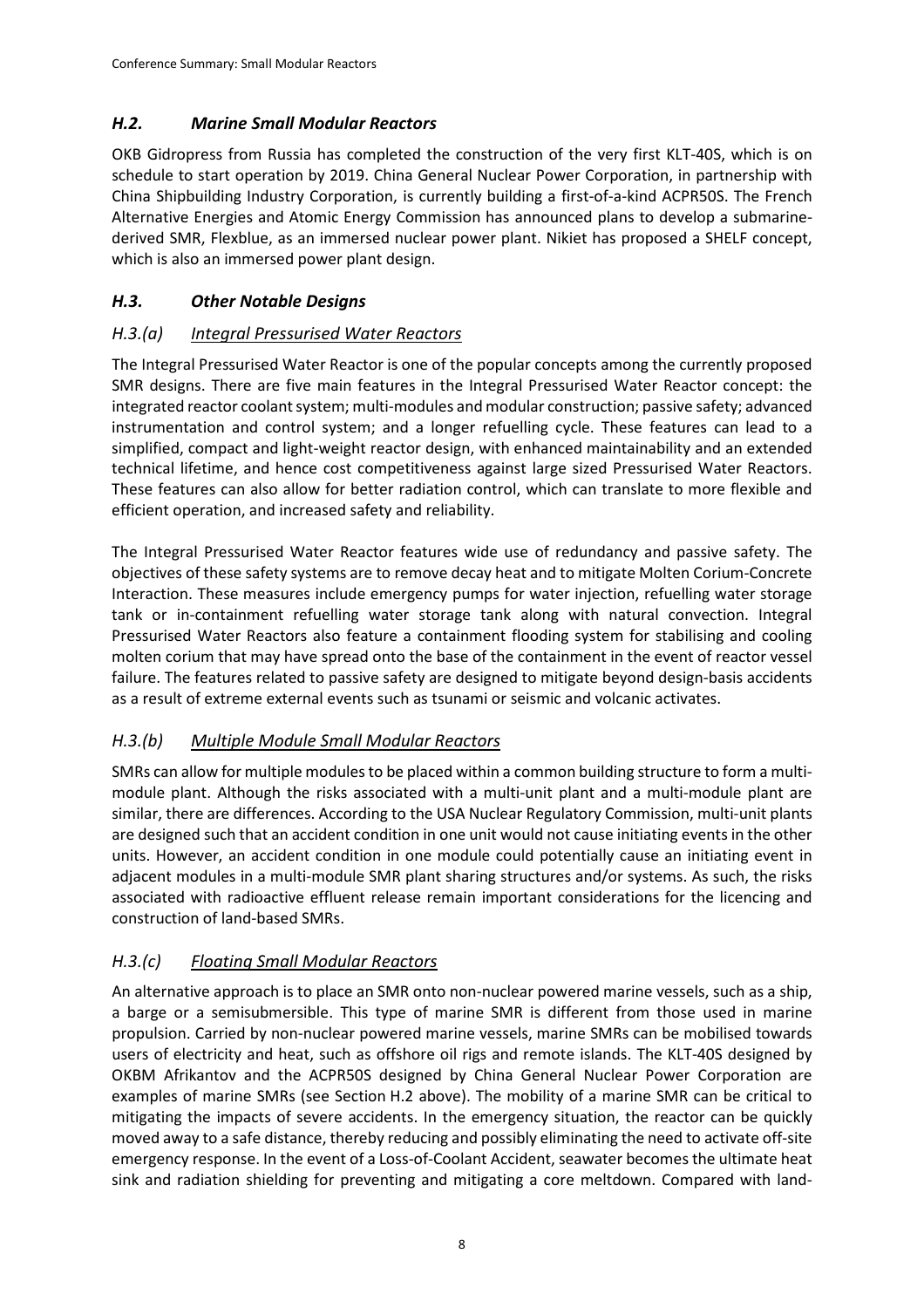based reactors, marine SMRs can significantly reduce the risks associated with a severe accident situation.

# <span id="page-12-0"></span>*H.3.(d) Generation IV Small Modular Reactors*

Following the Fukushima Daiichi nuclear accident, the development of Generation IV reactors (including SMRs) has gained momentum, especially the Molten Salt Fast-neutron Reactor and the High Temperature Reactor. Depending on the coolant types, the dominant neutron spectra, and other physical parameters, some Molten Salt Fast-neutron Reactor can be designed with a long refuelling cycle of 30 years.<sup>[6](#page-12-1)</sup> In other words, there is no refuelling required over a 30-year design lifetime of the reactor. Another benefit of a Fast Reactor is the ability to burn plutonium for addressing safeguards. Further research and development works on Fast Neutron Reactors are also being carried out in the USA and Japan for destroying long-lived radioactive nuclei in the final waste.

Some of the Fast Reactor concepts feature a reactor core in liquid state and/or the use of liquid metal as alternative primary coolant, such as liquid sodium, lead and lead-bismuth. Japan has some experience in handling molten sodium since 1977 through the operation of the Joyo experimental reactor and the Monju prototype reactor. However, in 1995, there was a serious accident at the Monju reactor due to a major fire and resulting in the leakage of liquid sodium causing an emergency shutdown. Although there was no radiation leakage in the accident, the prospect of using liquid sodium as the primary coolant for Fast Neutron Reactors has become uncertain.

The development of High Temperature Reactors is an attempt to radically enhance safety and to extend the operating life of a plant up to 60 years. The current High Temperature Reactordesigns have the advantage of inherent safety characteristics by using graphite as moderator and helium as the primary coolant. The combined heat and power application can further improve the economic competitiveness of High Temperature Reactors.

<span id="page-12-1"></span> <sup>6</sup> Toshiba Corporation and Central Research Institute of Electric Power Industry, *Super-safe, Small and Simple Reactor (4s, Toshiba Design)* (Toshiba Corporation and CRIEPI 2013).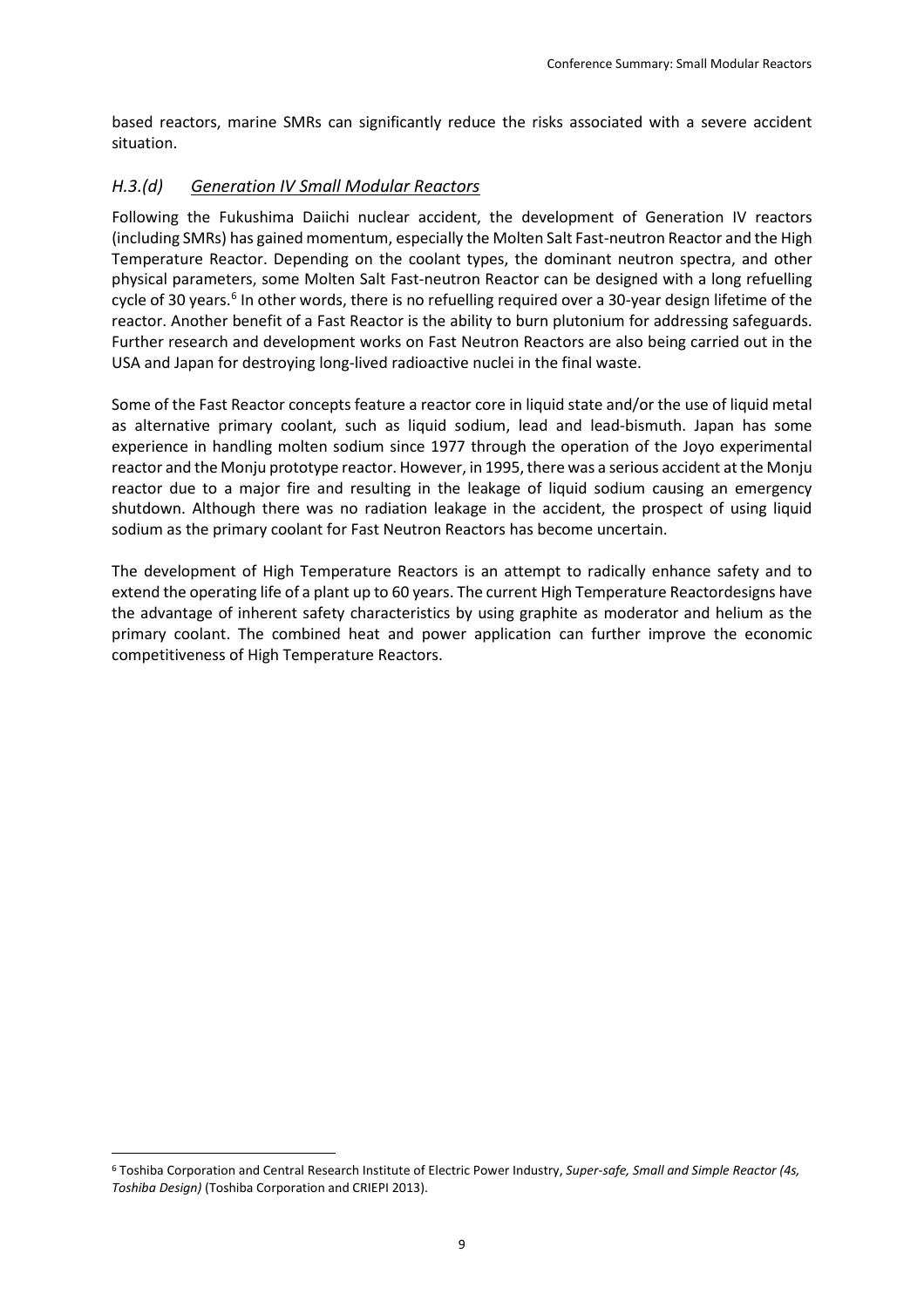#### **GLOSSARY**

- <span id="page-13-0"></span>**Border** In relation to a nuclear power plant located close to a national border and up to 30 km away from the risk-exposed neighbour.
- **Close Proximity** In relation to a nuclear power plant located up to 100 km away from the riskexposed neighbour.
- **Frontrunner** A nuclear newcomer with a steady progress in undertaking various activities within Phase 1 of the IAEA Milestones Approach.

**IAEA Milestones Approach**[1](#page-13-2) Refers to a phased comprehensive method for the International Atomic Energy Agency (IAEA) to assist countries that are considering or planning their first nuclear power plant.

- <span id="page-13-1"></span>**Incident Stat[e2](#page-13-3)** The State within whose territory a nuclear incident has occurred. The territory of the incident State also includes any exclusive economic zone as long as the Depositary has been notified of such an area prior to the nuclear incident. $3$
- **Installation State[4](#page-13-5)** In relation to a nuclear installation, installation State means the Contracting Party within whose territory that installation is situated or, if it is not situated within the territory of any State, the Contracting Party by which or under the authority of which the nuclear installation is operated.
- **Joint Protocol**<sup>[5](#page-13-6)</sup> Is designed to establish treaty relations between the Contracting Parties to the Vienna Convention and the Contracting Parties to the Paris Convention, and to eliminate conflicts that may arise from the simultaneous application of both Conventions to the same nuclear incident.
- **New build** Refers to new nuclear power plants that are built, and applies both to new nuclear power plants that are built by States embarking on a nuclear programme (e.g., Bangladesh), or by States that currently generate nuclear power but are revamping their programme.
- **Newcomer<sup>[6](#page-13-7)</sup>** Refers to a State introducing nuclear power for the first time.

<span id="page-13-2"></span><sup>&</sup>lt;sup>1</sup> International Atomic Energy Agency, 'Milestones Approach' [<https://www.iaea.org/topics/infrastructure](https://www.iaea.org/topics/infrastructure-development/milestones-approach)[development/milestones-approach>](https://www.iaea.org/topics/infrastructure-development/milestones-approach) accessed 8 November 2018.

<span id="page-13-3"></span><sup>2</sup> Based on the Convention on Supplementary Compensation for Nuclear Damage (adopted 12 September 1997 and entered into force 15 April 2015) INFCIRC/567 22 July 1998 (CSC), Article XIII (Jurisdiction). See also Protocol to Amend the Vienna Convention on Civil Liability for Nuclear Damage (adopted 12 September 1997, opened for signature 29 September 1997 and entered into force 4 October 2003) INFCIRC/566, 22 July 1998 (1997 Vienna Convention), Article XI.

<span id="page-13-4"></span><sup>3</sup> International Atomic Energy Agency, The 1997 Vienna Convention on Civil Liability for Nuclear Damage and the 1997 Convention on Supplementary Compensation for Nuclear Damage — Explanatory Texts, STI/PUB/1768 (IAEA 2017) 53. <sup>4</sup> CSC ([n2\)](#page-13-1), Article I(e). See also 1997 Vienna Convention ([n2\)](#page-13-1), Article 1(d).

<span id="page-13-6"></span><span id="page-13-5"></span><sup>5</sup> International Atomic Energy Agency, 'Joint Protocol Relating to the Application of the Vienna Convention and the Paris Convention', [<https://www.iaea.org/topics/nuclear-liability-conventions/joint-protocol-relating-to-application-of-vienna](https://www.iaea.org/topics/nuclear-liability-conventions/joint-protocol-relating-to-application-of-vienna-convention-and-paris-convention)[convention-and-paris-convention>](https://www.iaea.org/topics/nuclear-liability-conventions/joint-protocol-relating-to-application-of-vienna-convention-and-paris-convention) accessed 8 November 2018.

<span id="page-13-7"></span><sup>6</sup> May Fawaz-Huber, 'How the IAEA Assists Newcomer Countries in Building Their Way to Sustainable Energy' (IAEA 30 January 2017) [<https://www.iaea.org/newscenter/news/how-the-iaea-assists-newcomer-countries-in-building-their](https://www.iaea.org/newscenter/news/how-the-iaea-assists-newcomer-countries-in-building-their-way-to-sustainable-energy)[way-to-sustainable-energy>](https://www.iaea.org/newscenter/news/how-the-iaea-assists-newcomer-countries-in-building-their-way-to-sustainable-energy) accessed 8 November 2018.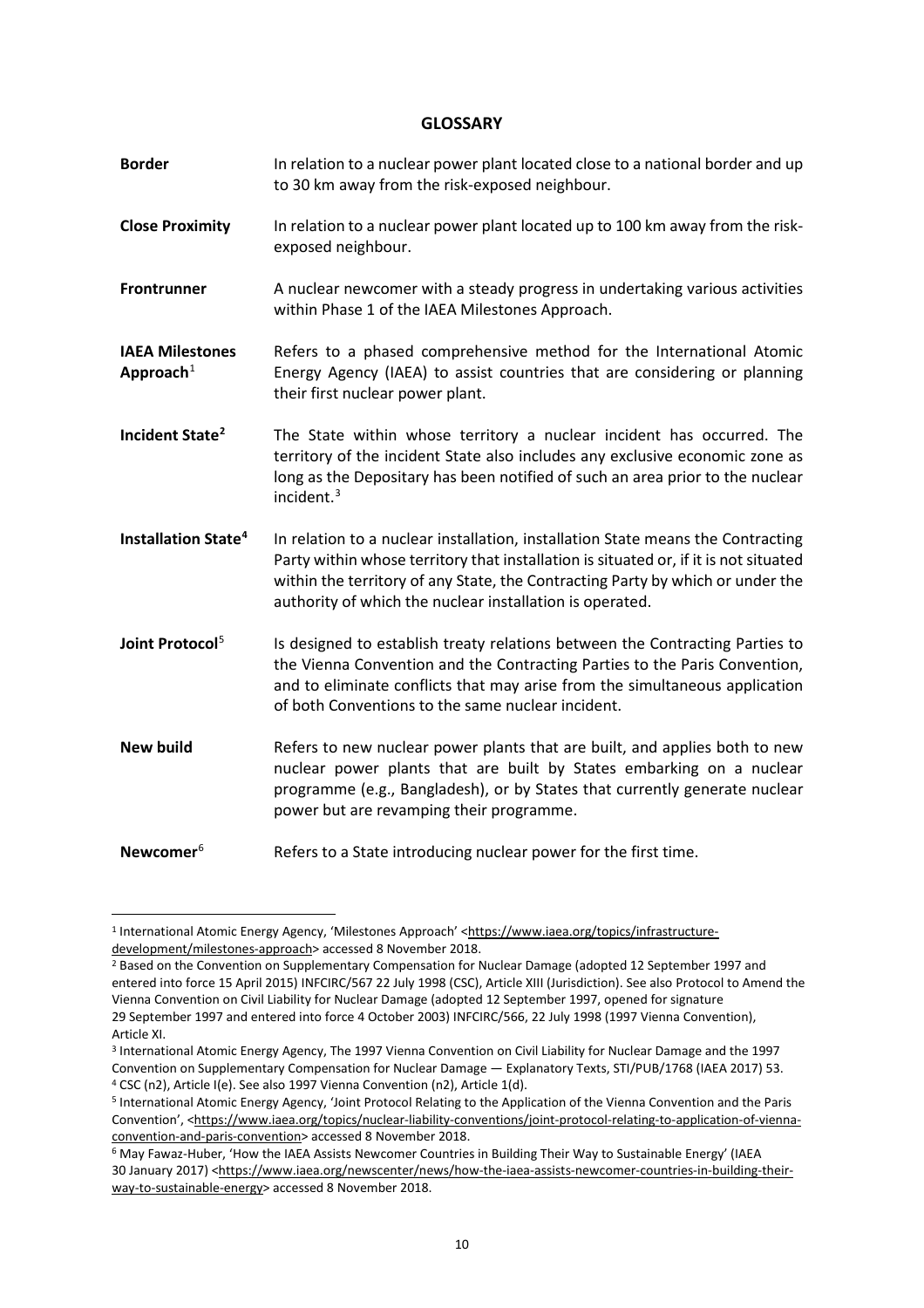**Nuclear incident[7](#page-14-1)** Any occurrence or series of occurrences having the same origin which causes nuclear damage or, but only with respect to preventive measures, creates a grave and imminent threat of causing such damage.

**Nuclear material[8](#page-14-2)** Refers to:

- 1) nuclear fuel, other than natural uranium and depleted uranium, capable of producing energy by a self-sustaining chain process of nuclear fission outside a nuclear reactor, either alone or in combination with some other material; and
	- 2) radioactive products or waste.
- **Nuclear power plant[9](#page-14-3)** Refers to a facility that converts atomic energy into usable power. In a nuclear electric power plant, heat produced by a reactor is generally used to drive a turbine which in turn drives an electric generator.
- **Party<sup>[10](#page-14-4)</sup>** Refers to a State which has consented to be bound by the treaty and for which the treaty is in force
- <span id="page-14-8"></span>**Ratification[11](#page-14-5)** The international act whereby a State indicates its consent to be bound to a treaty. The period of time between signature and ratification grants countries the necessary opportunity to seek the required approval for the treaty on the domestic level and to enact the necessary legislation to give domestic effect to that treaty. Also called 'acceptance', 'approval' or 'accession' to a treaty.
- <span id="page-14-0"></span>**Regulatory Body**<sup>[12](#page-14-6)</sup> An authority or a system of authorities designated by the government of a State as having legal authority for conducting the regulatory process, including issuing authorizations, and thereby regulating the safety of nuclear installations, radiation safety, the safety of radioactive waste management and safety in the transport of radioactive material.
- **Safety**<sup>[13](#page-14-7)</sup> Safety refers to the protection of people and the environment against radiation risks, and the safety of facilities and activities that give rise to radiation risks. It is concerned with both radiation risks under normal circumstances and radiation risks as a consequence of accidents and incidents, as well as with other possible direct consequences of a loss of control over a nuclear reactor core, nuclear chain reaction, radioactive source or any other source of radiation.

[<https://stats.oecd.org/glossary/detail.asp?ID=1858>](https://stats.oecd.org/glossary/detail.asp?ID=1858) accessed 13 September 2018.

<span id="page-14-1"></span> <sup>7</sup> CSC ([n2\)](#page-13-1), Article I(i). See also 1997 Vienna Convention ([n2\)](#page-13-1), Article 1(l).

<span id="page-14-2"></span><sup>8</sup> CSC ([n2\)](#page-13-1), Annex Article 1(c). See also 1997 Vienna Convention ([n2\)](#page-13-1), Article 1(h).

<span id="page-14-3"></span><sup>9</sup> Organization for Economic Co-operation and Development, 'Glossary of Statistical Terms'

<span id="page-14-4"></span><sup>&</sup>lt;sup>10</sup> 1997 Vienna Convention ([n2\)](#page-13-1), Article 2.

<span id="page-14-5"></span><sup>&</sup>lt;sup>11</sup> See also Vienna Convention on the Law of Treaties (adopted on 23 May 1969, entered into force 27 January 1980) 1155 UNTS 331, Articles 2(1)(b), 14, 16, 18.

<span id="page-14-6"></span><sup>12</sup> International Atomic Energy Agency, *IAEA Safety Glossary: Terminology Used in Nuclear Safety and Radiation Protection: 2016 Revision* (IAEA 2016), 146.

<span id="page-14-7"></span><sup>13</sup> International Atomic Energy Agency ([n12\)](#page-14-0), 155.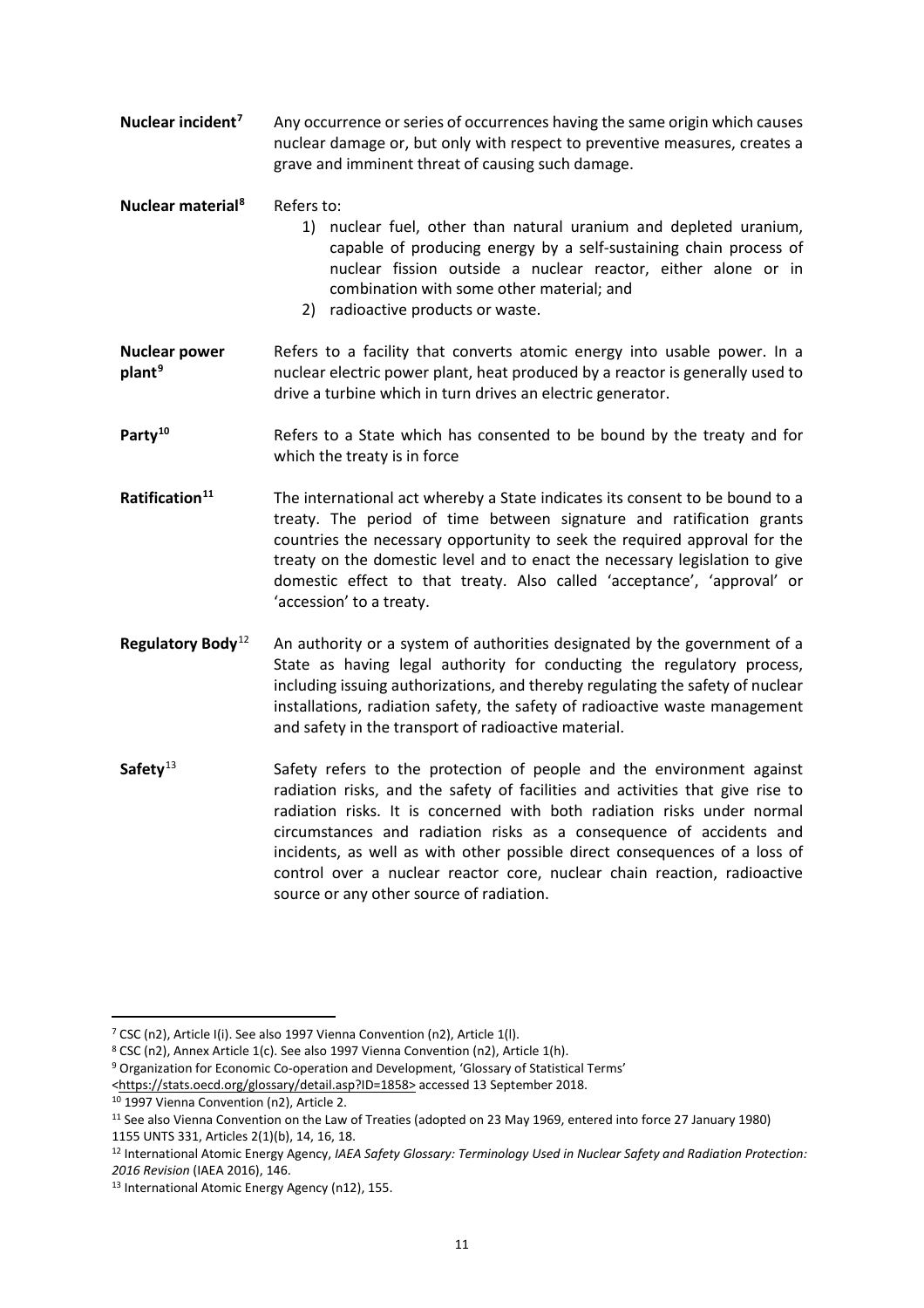- **Security**<sup>[14](#page-15-0)</sup> The prevention and detection of, and response to, theft, sabotage, unauthorised access, illegal transfer or other malicious acts involving nuclear material, other radioactive substances or their associated facilities.
- **Signature**<sup>[15](#page-15-1)</sup> A means of authentication, also expressing the willingness of the signatory State to continue the treaty-making process. The signature qualifies the signatory State to proceed to ratification, acceptance or approval. It also creates an obligation to refrain, in good faith, from acts that would defeat the object and the purpose of the treaty.

<span id="page-15-0"></span> <sup>14</sup> International Atomic Energy Agency ([n12\)](#page-14-0), 179.

<span id="page-15-1"></span><sup>15</sup> See also Vienna Convention on the Law of Treaties ([n11\)](#page-14-8), Articles 10, 14 and 18.